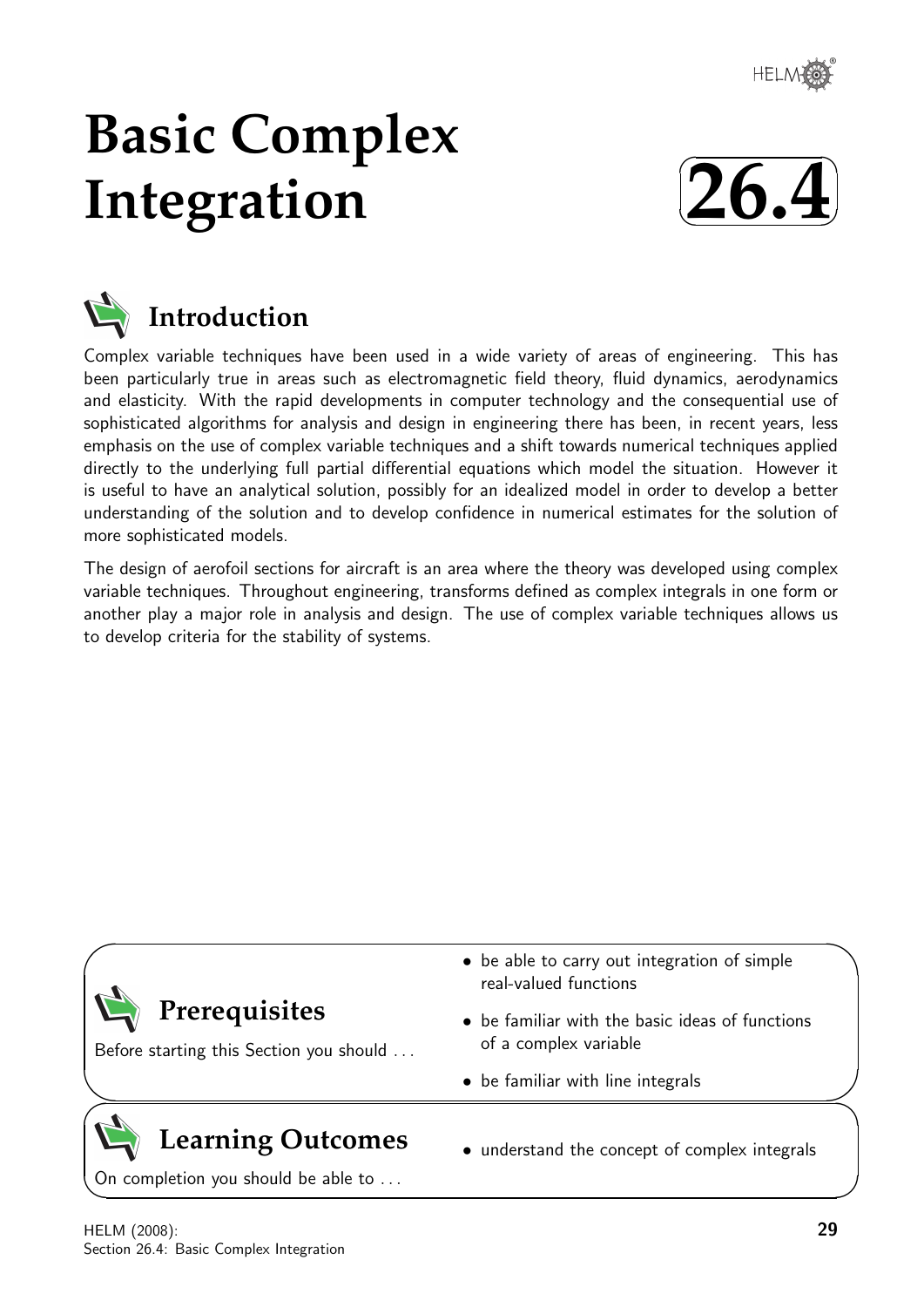# **1. Complex integrals**

If  $f(z)$  is a single-valued, continuous function in some region R in the complex plane then we define the integral of  $f(z)$  along a path C in R (see Figure 7) as



Figure 7

Here we have written  $f(z)$  and  $dz$  in real and imaginary parts:

 $f(z) = u + iv$  and  $dz = dx + idy$ .

Then we can separate the integral into real and imaginary parts as

$$
\int_C f(z) dz = \int_C (u dx - v dy) + i \int_C (v dx + u dy).
$$

We often interpret real integrals in terms of area; now we define complex integrals in terms of line integrals over paths in the complex plane. The line integrals are evaluated as described in HELM 29.



# **Example 10**

Obtain the complex integral:

$$
\int_C z\,dz
$$

where C is the straight line path from  $z = 1 + i$  to  $z = 3 + i$ . See Figure 8.



Figure 8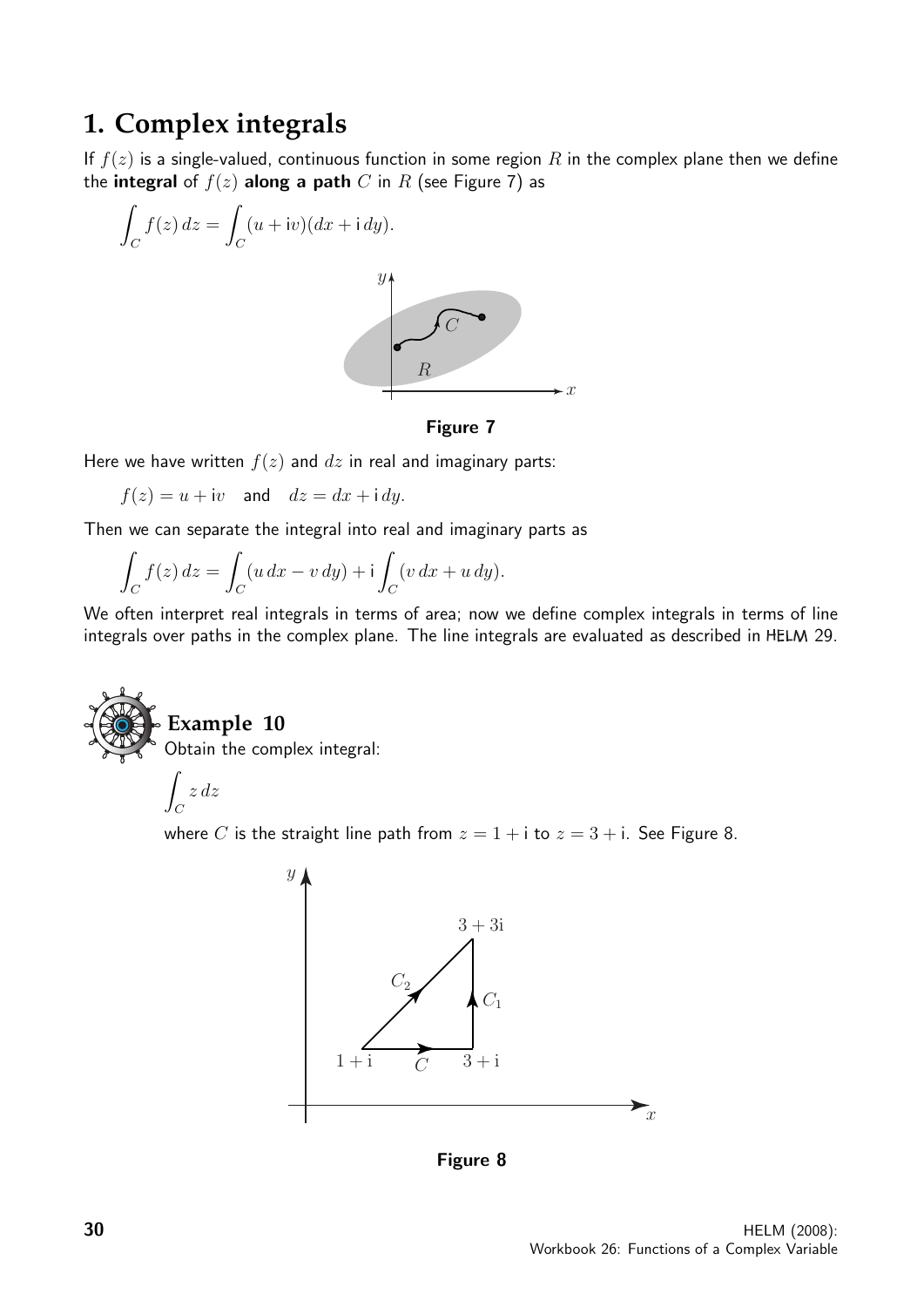

# Solution

Here, since y is constant  $(y = 1)$  along the given path then  $z = x + i$ , implying that  $u = x$  and  $v = 1$ . Also, as y is constant,  $dy = 0$ .

Therefore,

$$
\int_C z \, dz = \int_C (u \, dx - v \, dy) + i \int_C (v \, dx + u \, dy)
$$
  
=  $\int_1^3 x \, dx + i \int_1^3 1 \, dx$   
=  $\left[ \frac{x^2}{2} \right]_1^3 + i \left[ x \right]_1^3$   
=  $\left( \frac{9}{2} - \frac{1}{2} \right) + i(3 - 1) = 4 + 2i.$ 



First obtain expressions for  $u, v, dx$  and  $dy$  by finding an appropriate expression for z along the path:

# Your solution

#### Answer

Along the path  $z = 3 + iy$ , implying that  $u = 3$  and  $v = y$ . Also  $dz = 0 + idy$ .

Now find limits on  $y$ :

# Your solution

#### Answer

The limits on y are:  $y = 1$  to  $y = 3$ .

Now evaluate the integral:

#### Your solution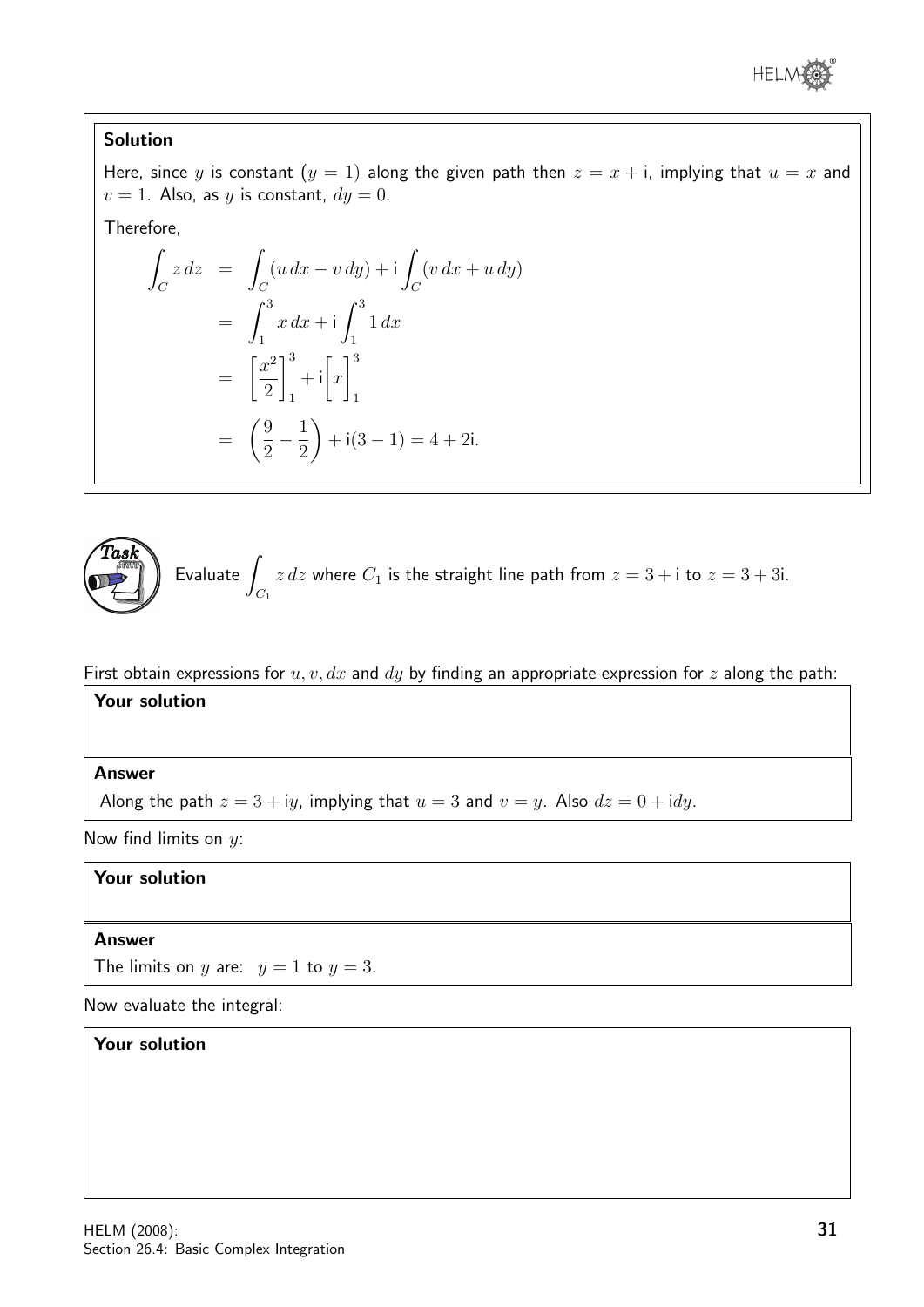Answer  
\n
$$
\int_{C_1} z \, dz = \int_{C_1} (u \, dx - v \, dy) + i \int_{C_1} (v \, dx + u \, dy)
$$
\n
$$
= \int_1^3 -y \, dy + i \int_1^3 3 \, dy
$$
\n
$$
= \left[ \frac{-y^2}{2} \right]_1^3 + i \left[ 3y \right]_1^3 = \left( -\frac{9}{2} + \frac{1}{2} \right) + i(9 - 3)
$$
\n
$$
= -4 + 6i.
$$



 $E$ valuate  $\overline{I}$  $C_{2}$  $z dz$  where  $C_2$  is the straight line path from  $z = 1 + i$  to  $z = 3 + 3i$ .

# Your solution

#### Answer

We first need to find the equation of the line  $C_2$  in the Argand plane.

We note that both points lie on the line  $y = x$  so the complex equation of the straight line is  $z = x + ix$  giving  $u = x$  and  $v = x$ . Also  $dz = dx + idx = (1 + i)dx$ .

$$
\therefore \qquad \int_{C_2} z \, dz = \int_{C_2} (x \, dx - x \, dx) + i \int_{C_2} (x \, dx + x \, dx).
$$

$$
= i \int_{C_2} (2x \, dx)
$$

Next, we see that the limits on x are  $x = 1$  to  $x = 3$ . We are now in a position to evaluate the integral:

$$
\int_{C_2} z \, dz = i \int_1^3 2x \, dx = i \left[ x^2 \right]_1^3 = i(9 - 1) = 8i.
$$

Note that this result is the sum of the integrals along  $C$  and  $C_1$ . You might have expected this.

A more intricate example now follows.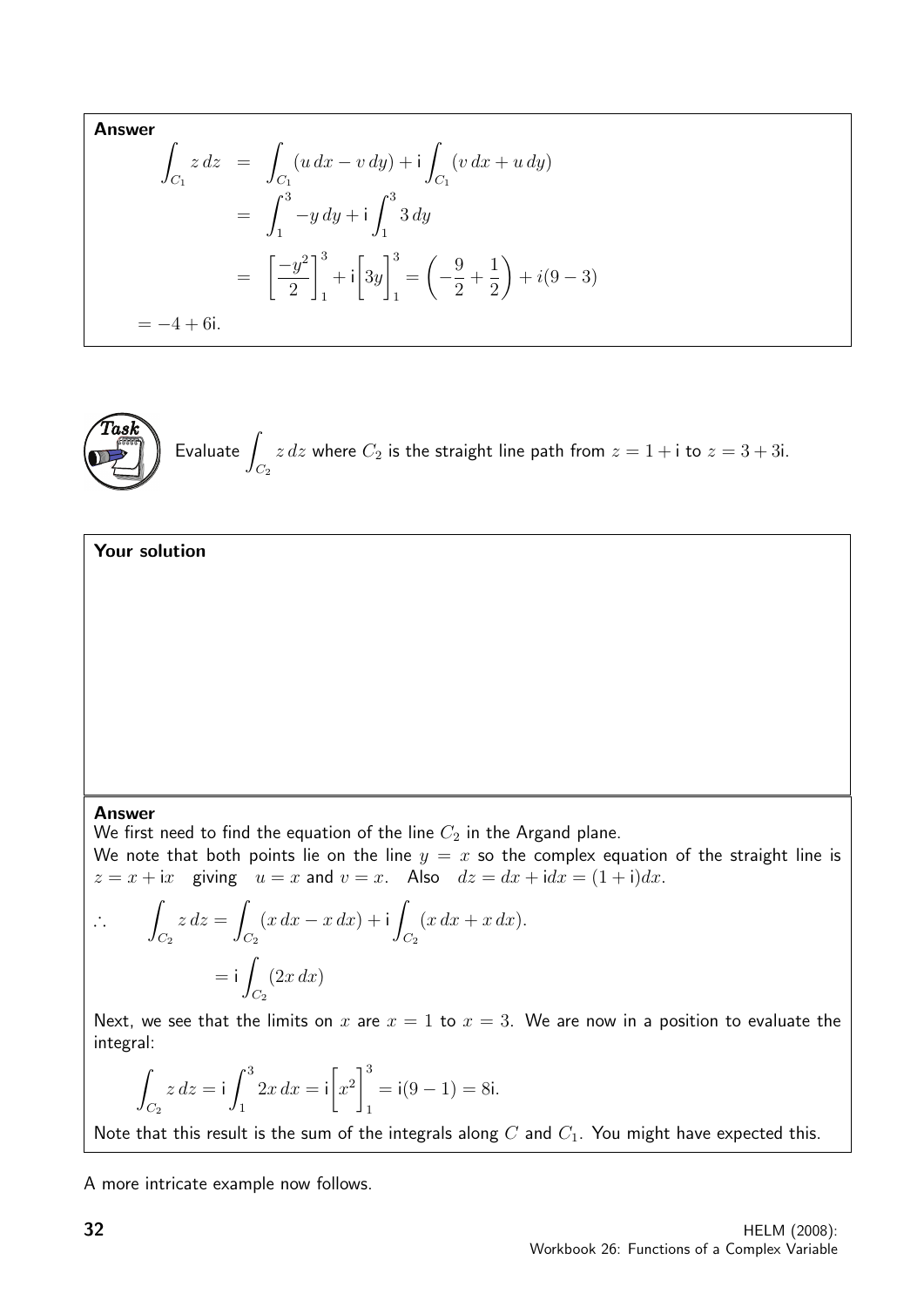

**Example 11**  $E$ valuate  $\int$  $C_1$  $z^2\, dz$  where  $C_1$  is that part of the unit circle going anticlockwise from the point  $z = 1$  to the point  $z = i$ . See Figure 9.



Figure 9

**Solution**  
\nFirst, note that 
$$
z^2 = (x + iy)^2 = x^2 - y^2 + 2xyi
$$
 and  $dz = dx + i dy$  giving  
\n
$$
\int_{C_1} z^2 dx = \int_{C_1} \{(x^2 - y^2) dx - 2xy dy\} + i \int_{C_1} \{2xy dx + (x^2 - y^2) dy\}.
$$
\nThis is obtained by simply expressing the integral in real and imaginary parts. These integrals cannot be evaluated in this form since y and x are related. Instead we re-write them in terms of the single variable  $\theta$ .  
\nNote that on the unit circle:  $x = \cos \theta$ ,  $y = \sin \theta$  so that  $dx = -\sin \theta d\theta$  and  $dy = \cos \theta d\theta$ .  
\nThe expressions  $(x^2 - y^2)$  and  $2xy$  can be expressed in terms of 2 $\theta$  since  $x^2 - y^2 = \cos^2 \theta - \sin^2 \theta \equiv \cos 2\theta$   $2xy = 2 \cos \theta \sin \theta \equiv \sin 2\theta$ .  
\nNow as the point z moves from  $z = 1$  to  $z = i$  along the path  $C_1$  the parameter  $\theta$  changes from  $\theta = 0$  to  $\theta = \frac{\pi}{2}$ . Hence,  
\n
$$
\int_{C_1} f(z) dz = \int_0^{\frac{\pi}{2}} \{-\cos 2\theta \sin \theta d\theta - \sin 2\theta \cos \theta d\theta\} + i \int_0^{\frac{\pi}{2}} \{-\sin 2\theta \sin \theta d\theta + \cos 2\theta \cos \theta d\theta\}.
$$
\nWe can simplify these daunting-looking integrals by using the trigonometric identities:  
\n $\sin(A + B) \equiv \sin A \cos B + \cos A \sin B$  and  $\cos(A + B) \equiv \cos A \cos B - \sin A \sin B$ .  
\nWe obtain (choosing  $A = 2\theta$  and  $B = \theta$  in both expressions):  
\n $-\cos 2\theta \sin \theta - \sin 2\theta \cos \theta \equiv -(\sin \theta \cos 2\theta + \cos \theta \sin 2\theta) \equiv -\sin 3\theta$ .  
\nAlso  $-\sin 2\theta \sin \theta + \cos 2\theta \cos \theta \equiv \cos 3\theta$ .  
\nNow we can complete the evaluation of

HELM (2008): Section 26.4: Basic Complex Integration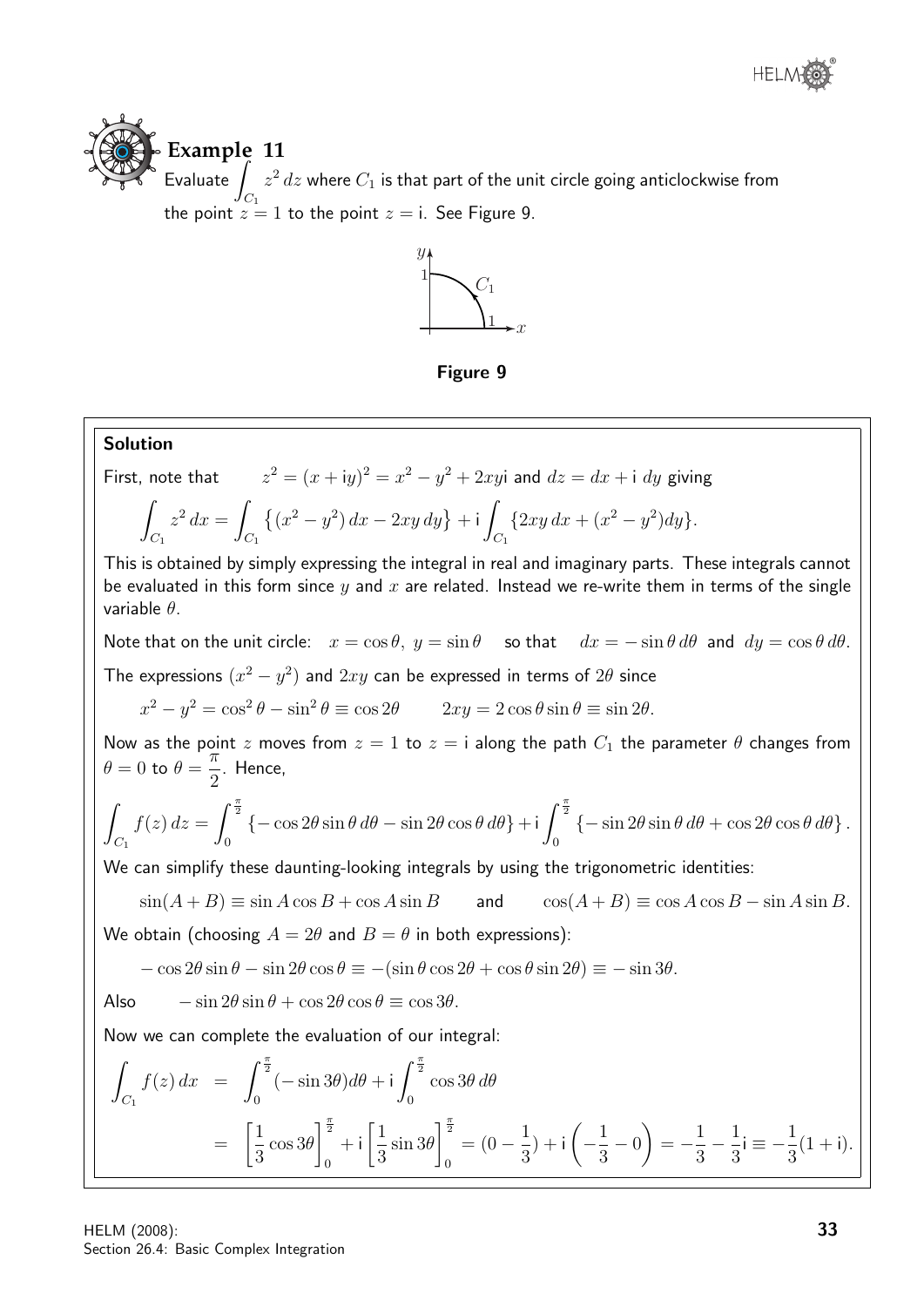In the last Task we integrated  $z^2$  over a given path. We had to perform some intricate mathematics to get the value. It would be convenient if there was a simpler way to obtain the value of such complex integrals. This is explored in the following Tasks.



#### Your solution

#### Answer

We obtain  $-\frac{1}{2}$ 3  $(1 + i)$  again, which is the same result as from the previous Task.

It would seem that, by carrying out an analogue of real integration (simply integrating the function and substituting in the limits) we can obtain the answer much more easily. Is this coincidence?

If you return to the first Task of this Section you will note:

$$
\left[\frac{1}{2}z^2\right]_{1+i}^{3+3i} = \frac{1}{2}\left\{(3+3i)^2 - (1+i)^2\right\}
$$

$$
= \frac{1}{2}\left\{9+18i-9-1-2i+1\right\}
$$

$$
= \frac{1}{2}(16i) = 8i,
$$

the result we obtained earlier.

We shall investigate these 'coincidences' in Section 26.5.

As a variation on this example, suppose that the path  $C_1$  is the entire circumference of the unit circle travelled in an anti-clockwise direction. The limits are  $\theta = 0$  and  $\theta = 2\pi$ . Hence

$$
\int_{C_1} f(z) dz = \int_0^{2\pi} (-\sin 3\theta) d\theta + i \int_0^{2\pi} \cos 3\theta d\theta
$$

$$
= \left[\frac{1}{3}\cos 3\theta\right]_0^{2\pi} + i \left[\frac{1}{3}\sin 3\theta\right]_0^{2\pi}
$$

$$
= \left(\frac{1}{3} - \frac{1}{3}\right) + i(0 - 0) = 0.
$$

Is there an underlying reason for this result? (We shall see in Section 26.5.)

Another technique for evaluating integrals taken around the unit circle is shown in the next example, in which we need to evaluate

l<br>I  $\mathcal{C}_{0}^{0}$ 1 z  $dz$  where  $C$  is the unit circle.

Note the use of  $\oint$  since we have a closed path; we could have used this notation earlier.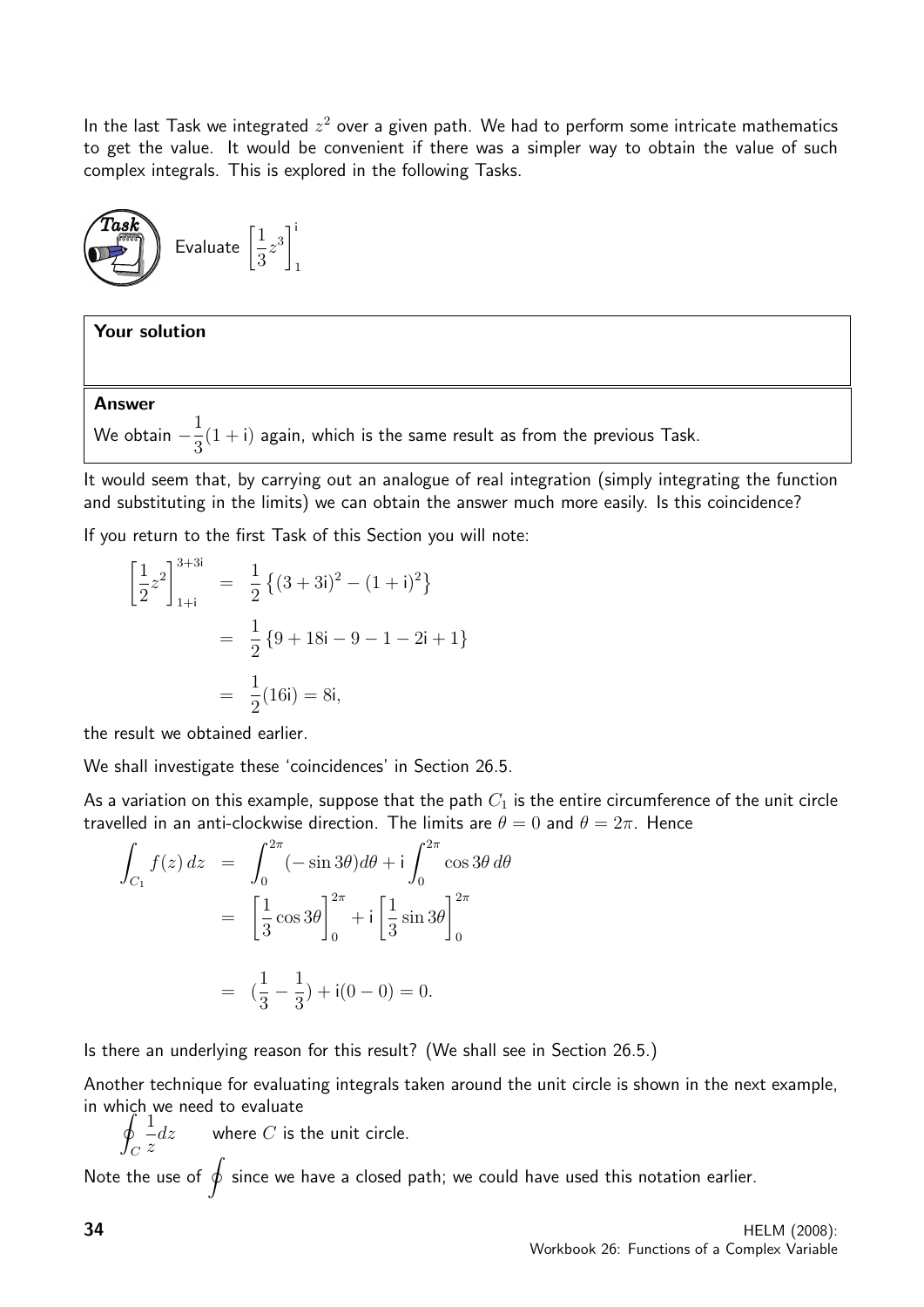



First show that a point  $z$  on the unit circle can be written  $z = e^{i\theta}$  and hence find  $dz$  in terms of  $\theta$ :

## Your solution

#### Answer

On the unit circle a point  $(x, y)$  is such that  $x = \cos \theta$ ,  $y = \sin \theta$  and hence  $z = \cos \theta + i \sin \theta$ which, using De Moivre's theorem, can be seen to be  $\quad z = \mathrm{e}^{\mathrm{i} \theta}.$ 

Then  $\frac{dz}{d\theta} = i e^{i\theta}$  so that  $dz = i e^{i\theta} d\theta$ .

Now evaluate the integral  $q$  $\mathcal C$ 1 z dz.

Your solution

Answer

$$
\oint_C \frac{1}{z} dz = \int_0^{2\pi} \frac{1}{e^{i\theta}} i e^{i\theta} d\theta = \int_0^{2\pi} i d\theta = 2\pi i.
$$

We now quote one of the most important results in complex integration which incorporates the last result.



If n is an integer and C is the circle centre  $z = z_0$  and radius r, that is, it has equation  $|z-z_0| = r$ then

$$
\oint_C \frac{dz}{(z-z_0)^n} = \begin{cases} 0, & n \neq 1; \\ 2\pi i, & n = 1. \end{cases}
$$

Note that the result is independent of the value of  $r$ .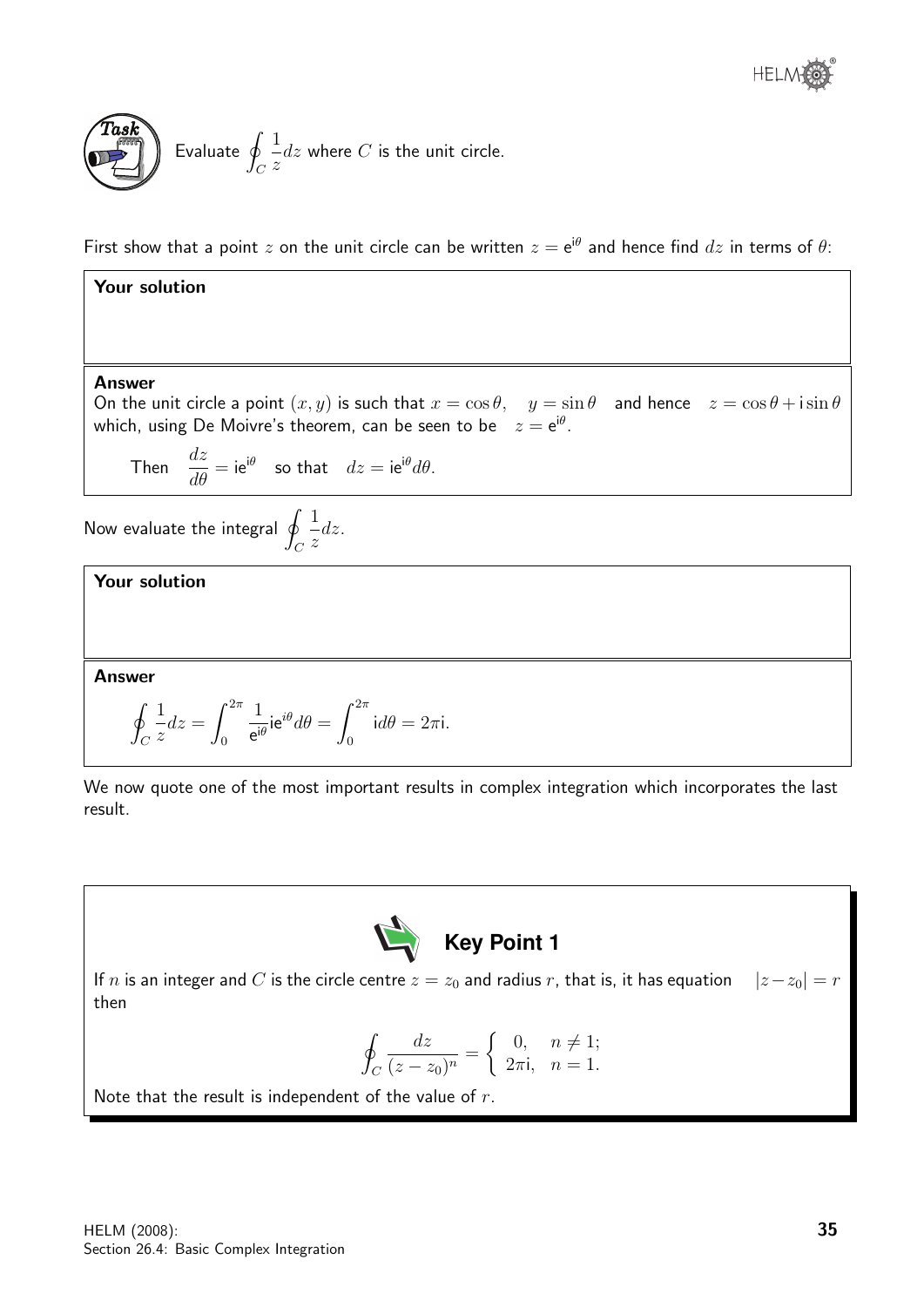

# **Engineering Example 1**

# **Two-dimensional fluid flow**

## Introduction

Functions of a complex variable find a very elegant application in the mathematical treatment of two-dimensional fluid flow.

## Problem in words

Find the forces and moments due to fluid flowing past a cylinder.

# Mathematical statement of the problem

Figure 10 shows a cross section of a cylinder (not necessarily circular), whose boundary is  $C$ , placed in a steady non-viscous flow of an ideal fluid; the flow takes place in planes parallel to the  $xy$  plane. The cylinder is out of the plane of the paper. The flow of the fluid exerts forces and turning moments upon the cylinder. Let  $X, Y$  be the components, in the x and y directions respectively, of the force on the cylinder and let  $M$  be the anticlockwise moment (on the cylinder) about the orgin.



Figure 10

Blasius' theorem (which we shall not prove) states that

$$
X - iY = \frac{1}{2}i\rho \oint_C \left(\frac{dw}{dz}\right)^2 dz \quad \text{and} \quad M = \text{Re}\left\{-\frac{1}{2}\rho \oint_C z \left(\frac{dw}{dz}\right)^2 dz\right\}
$$

where Re denotes the real part,  $\rho$  is the (constant) density of the fluid and  $w = u + iv$  is the complex potential (see Section 261) for the flow. Both  $\rho$  and  $\omega$  are presumed known.

# Mathematical analysis

We shall find  $X, Y$  and M if the cylinder has a circular cross section and the boundary is specified by  $|z| = a$ . Let the flow be a uniform stream with speed U.

Now, using a standard result, the complex potential describing this situation is:

$$
w = U\left(z + \frac{a^2}{z}\right)
$$
 so that  $\frac{dw}{dz} = U\left(1 - \frac{a^2}{z^2}\right)$  and  $\left(\frac{dw}{dz}\right)^2 = U^2\left(1 - \frac{2a^2}{z^2} + \frac{a^4}{z^4}\right)$ .

Using Key Point 1 with  $z_0 = 0$ :

$$
X - iY = \frac{1}{2}i\rho \oint_C \left(\frac{dw}{dz}\right)^2 dz = \frac{1}{2}i\rho U^2 \oint \left(1 - \frac{2a^2}{z^2} + \frac{a^4}{z^4}\right) dz = 0 \text{ so } X = Y = 0.
$$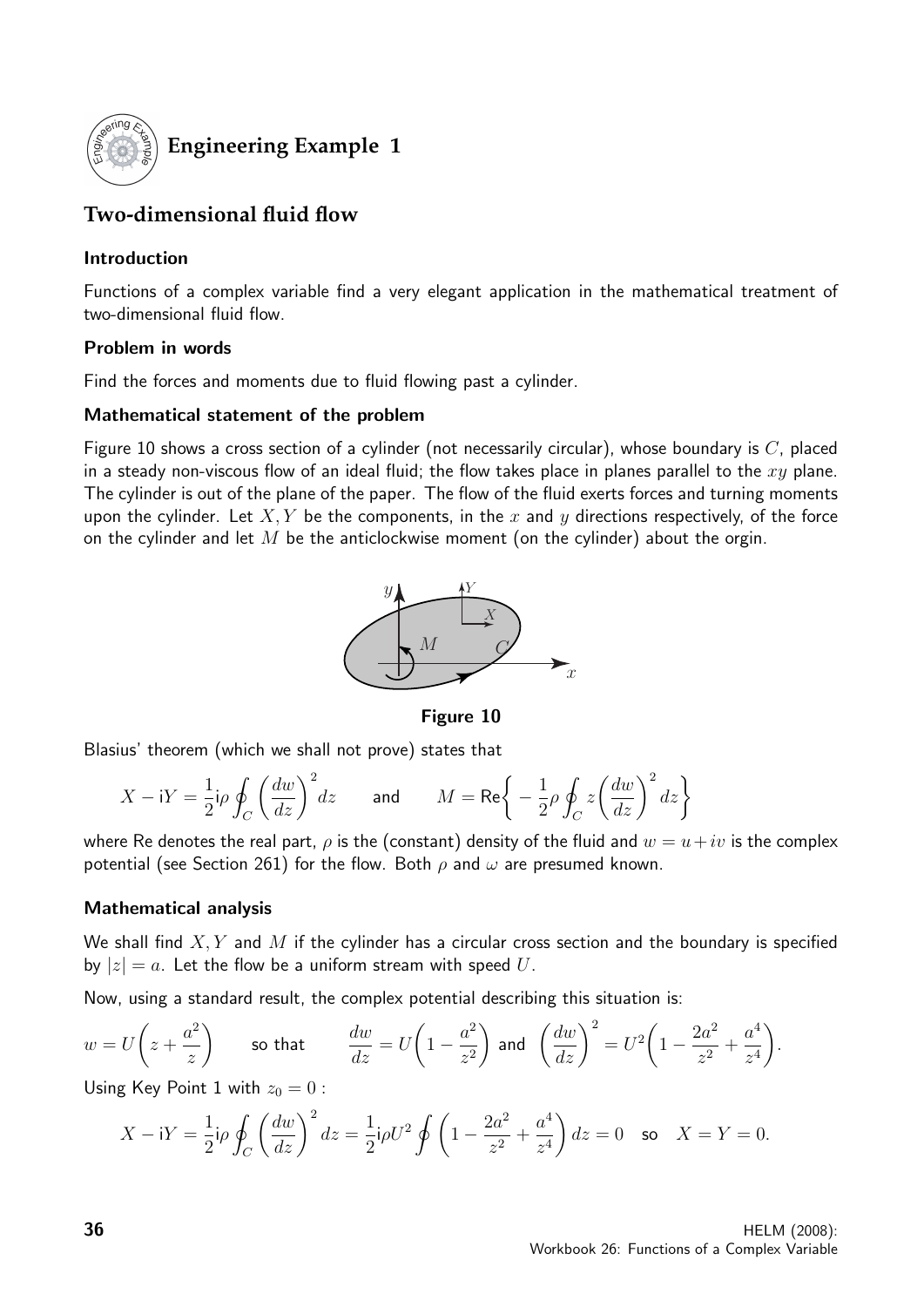®

Also, 
$$
z\left(\frac{dw}{dz}\right)^2 = U^2\left(z - \frac{2a^2}{z} + \frac{a^4}{z^3}\right)
$$
. The only term to contribute to *M* is  $\frac{-2a^2U^2}{z}$ .

Again using Key Point 1, this leads to  $-4\pi a^2 U^2$ i and this has zero real part. Hence  $M=0$ , also.

#### Interpretation

The implication is that no net force or moment acts on the cylinder. This is not so in practice. The discrepancy arises from neglecting the viscosity of the fluid.

#### **Exercises**

- 1. Obtain the integral  $\overline{\phantom{a}}$  $\mathcal{C}_{0}^{(n)}$  $z\,dz$  along the straight-line paths
	- (a) from  $z = 2 + 2i$  to  $z = 5 + 2i$
	- (b) from  $z = 5 + 2i$  to  $z = 5 + 5i$
	- (c) from  $z = 2 + 2i$  to  $z = 5 + 5i$
- 2. Find  $\int$  $\mathcal{C}_{0}^{(n)}$  $(z^2 + z) dz$  where C is the part of the unit circle going anti-clockwise from the point  $z = 1$  to the point  $z = i$ .
- 3. Find  $\oint$  $\mathcal{C}_{0}^{(n)}$  $f(z)\, dz$  where  $C$  is the circle  $|z-z_0|=r$  for the cases

(a) 
$$
f(z) = \frac{1}{z^2}
$$
.  $z_0 = 1$   
\n(b)  $f(z) = \frac{1}{(z-1)^2}$ ,  $z_0 = 1$   
\n(c)  $f(z) = \frac{1}{z-1-i}$ ,  $z_0 = 1+i$